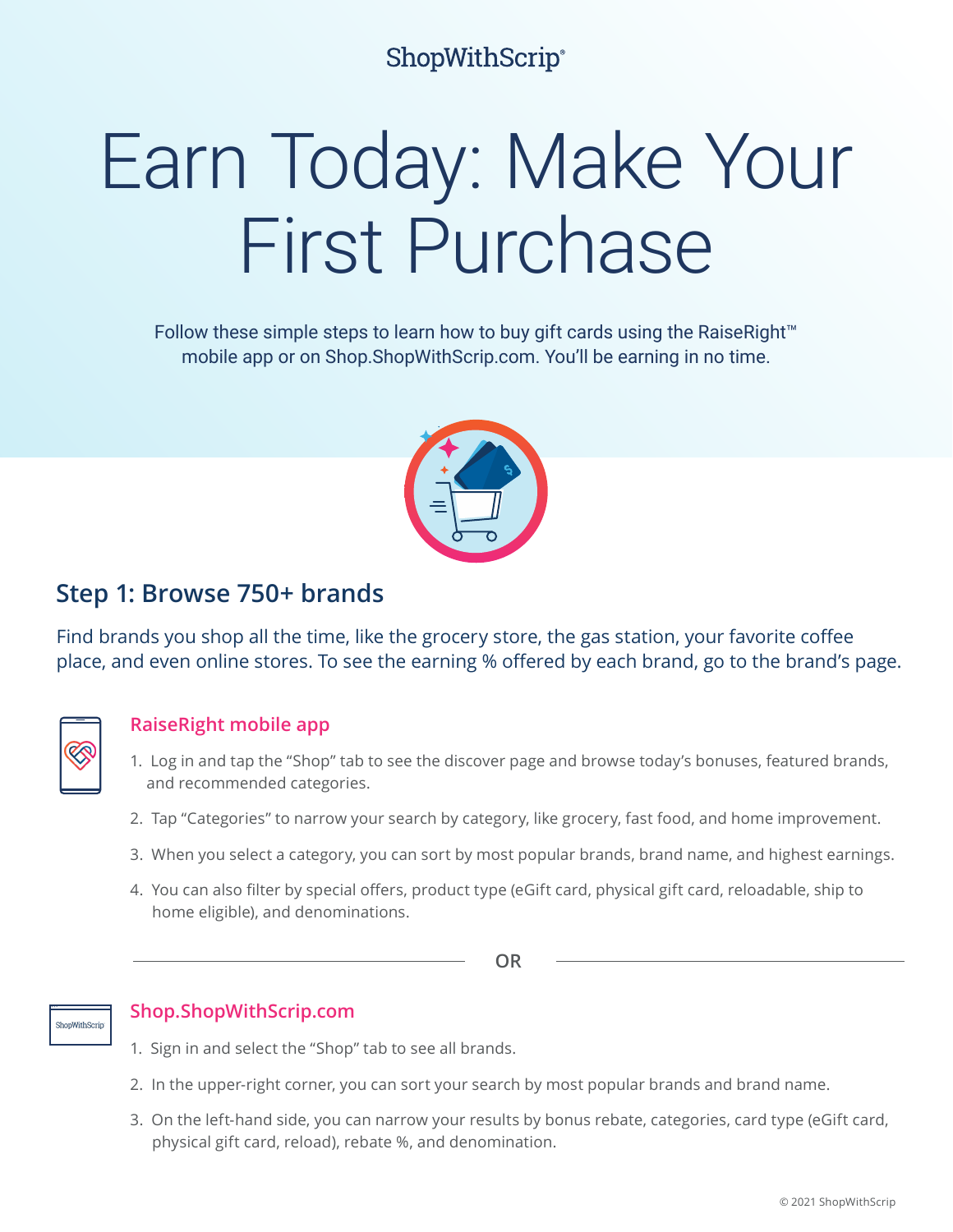

## **Step 2: Choose gift cards**

Two types of gift cards are available: eGift cards and physical gift cards. Not all brands offer both types—check the brand's page for details. Gift cards are worth face value and not a penny less.



#### **eGift cards**

These are immediately sent to your account when you pay online. View and print them right from your Wallet.



#### **Physical gift cards**

Some physical gift cards have special features. Here's what to know.



**Ship to home eligible:** Exclusively in the RaiseRight mobile app, physical gift cards from 250+ brands are labeled "Ship to Home Eligible." You can choose to get these physical gift cards mailed directly to your door when you pay online. A small shipping fee applies.

#### **RaiseRight mobile app**

- 1. Select Category > Product Type > Gift Cards > Ship to Home Eligible and add gift cards to your cart.
- 2. Check out with a credit card or online bank account, and when prompted, select "Yes, Send to Me".
- 3. Enter your shipping address, choose your shipping option, and place your order.

**Ship to your coordinator:** Available for all physical gift cards, these orders are combined based on your coordinator's order schedule and placed as a group order, then shipped to your coordinator to distribute. Confirm your organization offers this shipping option before placing your order. No shipping fee applies to you.

**Reloadable:** Many physical gift cards can be reloaded so you can keep using the ones you already have. Add money from your Wallet and earn every time.

#### **RaiseRight mobile app**

Go to your Wallet > Add Card > enter gift card details. Add money anytime.

**OR**

#### **Shop.ShopWithScrip.com**

Go to Dashboard > My Wallet > Reloads tab and verify your gift card. Add money.